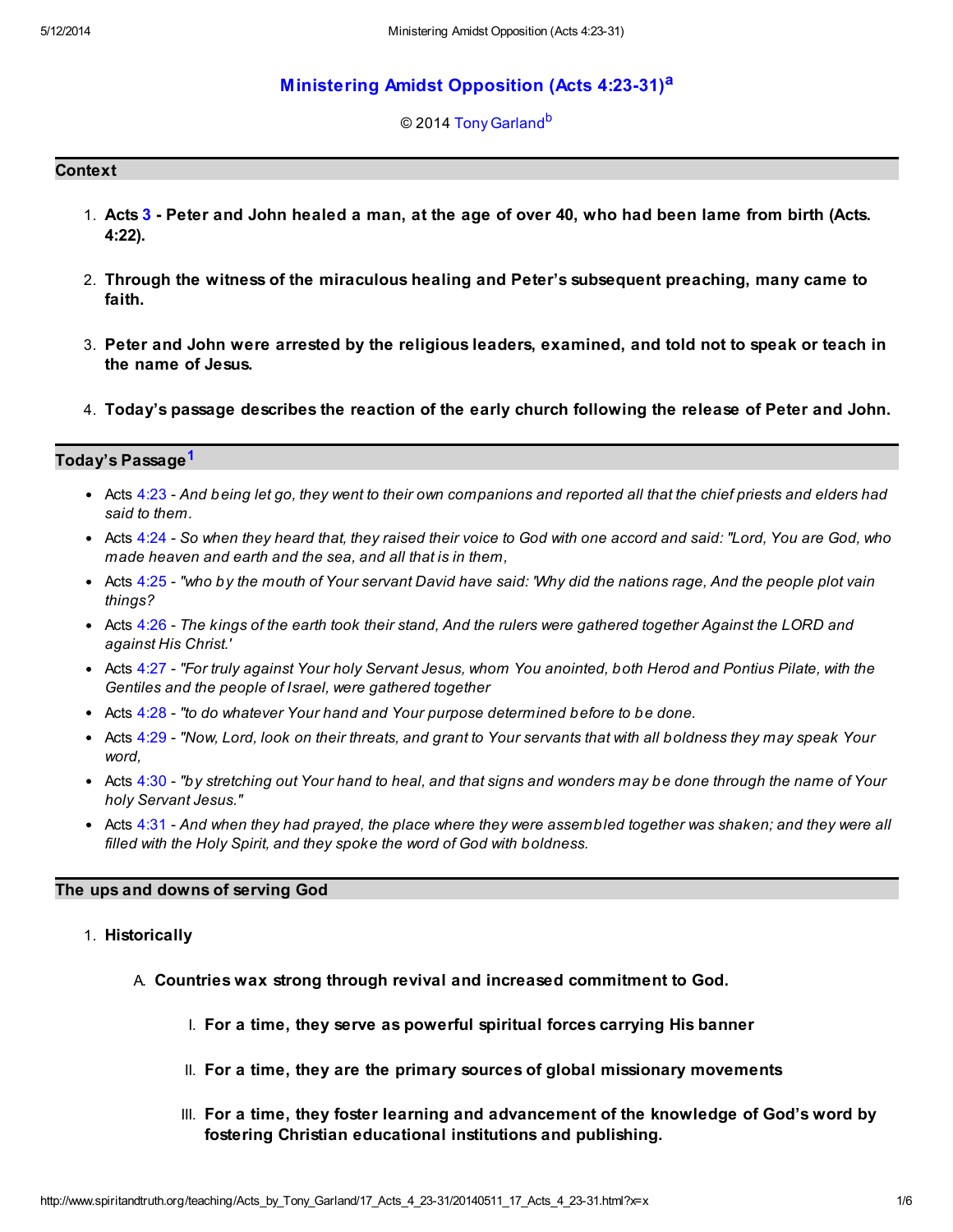- IV. The gain great blessings, become the head rather than the tail in relation to other nations (Deu. [28:13\)](http://www.spiritandtruth.org/bibles/nasb/b05c028.htm#Deu._C28V13)
- B. Countries wane in their service to God
	- I. Fade as Christianity accommodates the culture
	- II. Loss of spiritual power and fervor
	- III. Focus on social causes rather than the Biblical priority of redemption and personal transformation
	- IV. Like Israel of old, they forget who they are and where they came from
	- V. Lose the once-great blessings, become the tail rather than the head in relation to other nations (Deu. [28:44\)](http://www.spiritandtruth.org/bibles/nasb/b05c028.htm#Deu._C28V44)
- C. Lack of time, but examples of this pattern—in various stages—abound: Switzerland, Germany, England, Wales, Scotland, Canada, USA, South Korea

#### 2. Personally

- A. Times of exciting results and great transformation, ministry effectiveness and zeal
- B. Our initial conversion, excitement about learning God's Word, soaking up everything and anything from various teaching sources God blesses us with
- C. Times where nothing much seems to be happening, times of great spiritual and cultural opposition
- D. Attempting to motivate in the midst of lethargy and distraction
- E. Ministering in the midst of a minimal Christianity which is content with religious ritual, willing to cough up a few token hours on Sunday, but ultimately comfortable enough to run with the world the rest of the week.
- F. Swimming upstream in a powerful cultural river which, despite our best efforts, is steadily carrying society downstream towards a steep waterfall

### The experience of the early church (so far)

- 1. Early successes
	- A. The outpouring of the Spirit on the Day of Pentecost
	- B. The miracle of speaking in unlearned languages
	- C. Peter's first sermon (Acts [2:14-39](http://www.spiritandtruth.org/bibles/nasb/b44c002.htm#Acts_C2V14)), resulting in thousands responding in faith (Acts [2:41\)](http://www.spiritandtruth.org/bibles/nasb/b44c002.htm#Acts_C2V41)
	- D. Signs and wonders performed by the Apostles (Acts [2:43\)](http://www.spiritandtruth.org/bibles/nasb/b44c002.htm#Acts_C2V43)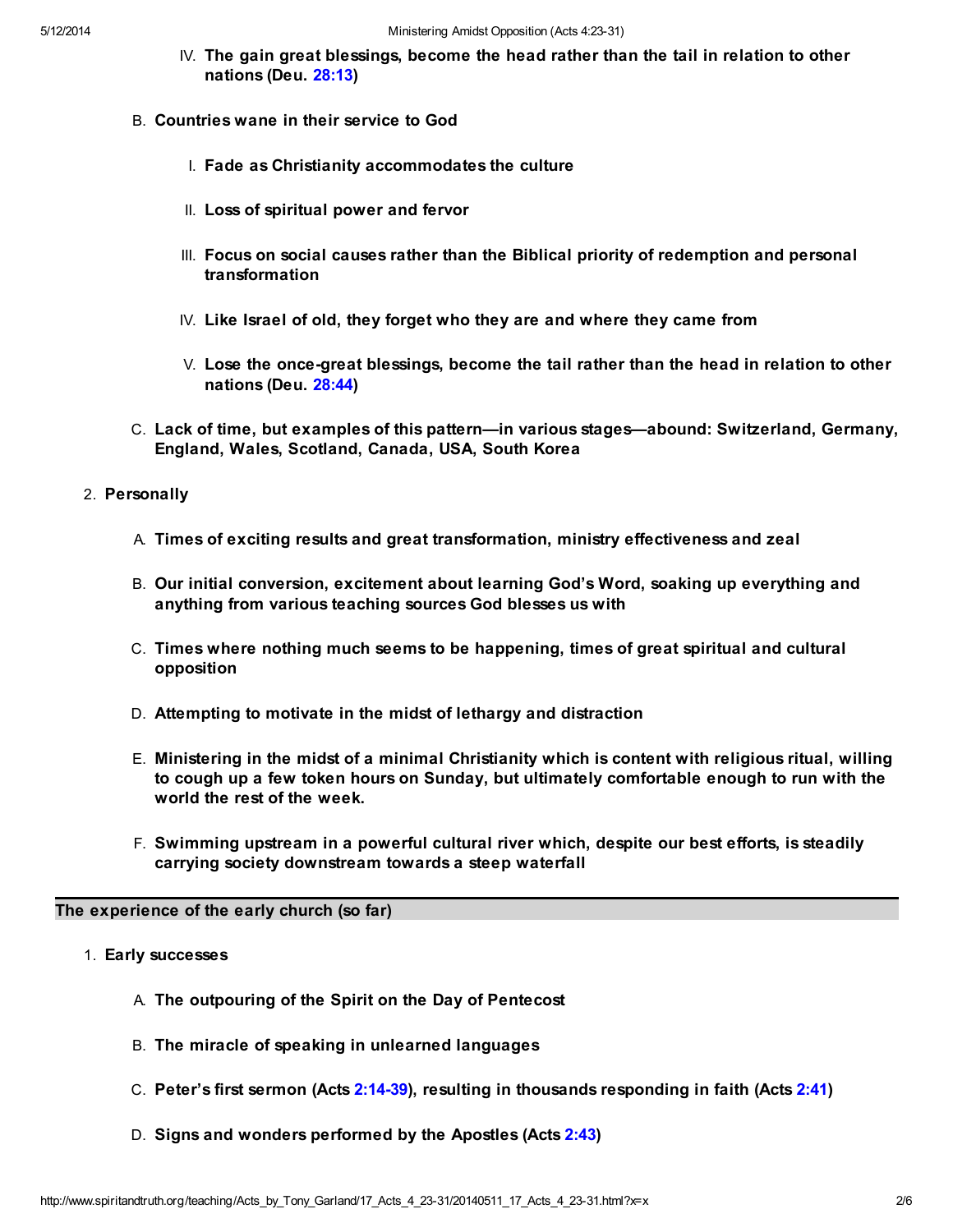- E. Rich, communal fellowship among believers (Acts 4:42-46)
- F. Continual conversions as the church grows (Acts [2:47\)](http://www.spiritandtruth.org/bibles/nasb/b44c002.htm#Acts_C2V47)
- G. Peter and John heal the lame man, even in the temple
- H. Response of the common people:
	- $\blacksquare$  all the people ran together to them in the porch which is called Solomon's, greatly amazed (Acts [3:11](http://www.spiritandtruth.org/bibles/nasb/b44c003.htm#Acts_C3V11)).
	- II. many of those who heard the word believed; and the number of the men came to be about five thousand (Acts [4:4\)](http://www.spiritandtruth.org/bibles/nasb/b44c004.htm#Acts_C4V4).
- I. A tidal wave of conversion and ministry success was underway . . . they were on a roll!
- 2. Resolute opposition of the established powers
	- A. Undeniable healing
		- I. A man born lame—who had never, ever walked
		- II. Known in the community for decades
		- III. Familiar to the religious leaders. He was carried . . . laid daily at the gate of the temple (Acts [3:2](http://www.spiritandtruth.org/bibles/nasb/b44c003.htm#Acts_C3V2)).
		- $IV.$  seeing the man who had been healed standing with them, they could say nothing against it (Acts [4:14](http://www.spiritandtruth.org/bibles/nasb/b44c004.htm#Acts_C4V14)).
		- $V.$  They themselves remark,  $\ldots$  indeed, a notable miracle has been done through them is evident to all who dwell in Jerusalem, and we cannot deny it (Acts [4:16](http://www.spiritandtruth.org/bibles/nasb/b44c004.htm#Acts_C4V16)).
	- B. Religious leaders threatened them, sought to punish them, for a good deed done to a helpless man (Acts [4:9\)](http://www.spiritandtruth.org/bibles/nasb/b44c004.htm#Acts_C4V9) and explaining how the man came to be healed.
	- C. Thus is the illogical, but very real, spiritual opposition which characterizes the kingdom of darkness.
- 3. The appeal of the early church to God (in prayer)
	- A. Recognizing His sovereignty: Lord, You are God, who made heaven and earth and the sea, and all that is in them (Acts [4:24\)](http://www.spiritandtruth.org/bibles/nasb/b44c004.htm#Acts_C4V24).
		- I. Because all things find their ultimate origin in Him, nothing transpires which, ultimately, is not allowed by Him.
		- II. God is not the *author* of sin, but sin cannot thwart His ultimate purposes in history. Thus, opposing God's will is ultimately vanity.
	- B. Understanding their recent experience in accord with the prophesied global opposition of God by the nations: an ongoing pattern which would characterize history as described within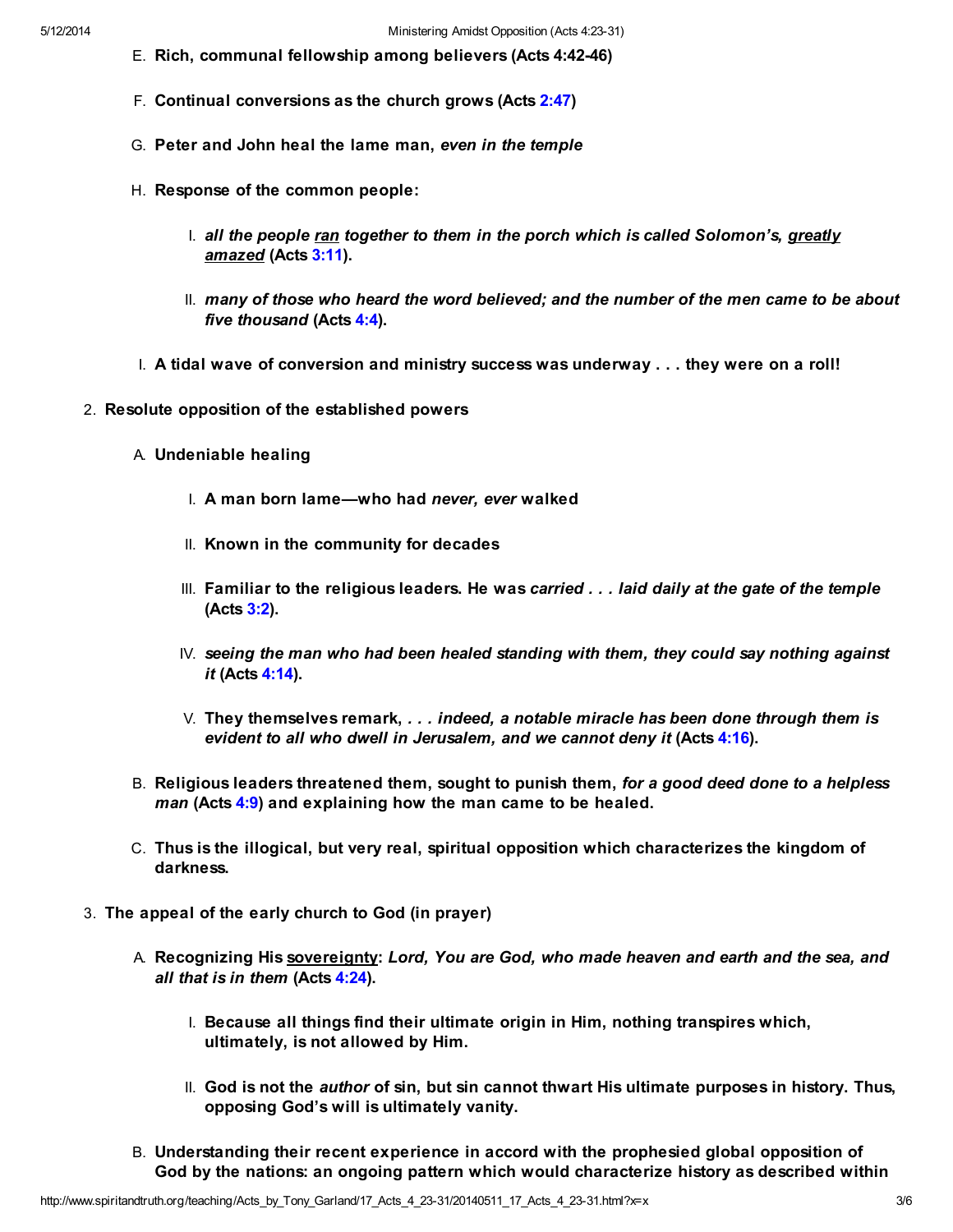Psalm [2.](http://www.spiritandtruth.org/bibles/nasb/b19c002.htm#Ps._C2V1) (Acts [2:25-26\)](http://www.spiritandtruth.org/bibles/nasb/b44c002.htm#Acts_C2V25)

- I. Why did [do] the nations rage. . . the people plot vain things? (Acts [2:25](http://www.spiritandtruth.org/bibles/nasb/b44c002.htm#Acts_C2V25) cf. Ps. [2:1\)](http://www.spiritandtruth.org/bibles/nasb/b19c002.htm#Ps._C2V1).
- II. Their motivation: saying Let us break Their bonds in pieces And cast away Their cords from  $us$  (Ps.  $2:3$ ).
	- a. It's not about lack of evidence and sincere seekers who can't find Him.
	- b. It's about a hardened heart which is unwilling to come to Him—at any cost.
		- i. Jesus said, The kingdom of heaven is like a certain king who arranged a marriage for his son, and sent out his servants to call those who were invited to the wedding; and they were not willing to come (Mat. [22:2-3](http://www.spiritandtruth.org/bibles/nasb/b40c022.htm#Mat._C22V2)).
		- ii. Again, Jesus said,  $\ldots$  you do not have [God's] word abiding in you, because whom He sent, Him you do not believe. You search the Scriptures, for in them you think you have eternal life; and these are they which testify of Me. But you are not willing to come to Me that you may have life (John [5:38-40](http://www.spiritandtruth.org/bibles/nasb/b43c005.htm#John_C5V38)).
- III. Ultimate fulfillment in the millennial kingdom
	- a. Yet I have set My King On My holy hill of Zion. (Ps. [2:6](http://www.spiritandtruth.org/bibles/nasb/b19c002.htm#Ps._C2V6)) this speaks of Jesus' literal reign from Jerusalem following upon His Second Coming.
	- b. The final rebellion against God, even after He has been reigning personally in their midst for 1,000 years, as recorded in Revelation [20:7-10.](http://www.spiritandtruth.org/bibles/nasb/b66c020.htm#Rev._C20V7) Some still reject Him!
- IV. Overthrowing God's ultimate plan is impossible, vanity, even insanity: He who sits in the heavens shall laugh; The Lord shall hold them in derision (Ps. [2:4\)](http://www.spiritandtruth.org/bibles/nasb/b19c002.htm#Ps._C2V4).
- V. Yet, make no mistake Christian, you will experience the sad truth of this Psalm in your own ministry!
- C. Grasping God's sovereignty is the foundation for steadfast ministry.
	- I. As difficult to understand as it might be, the rejection and crucifixion of Jesus and their more recent experience before the religious leaders was in accord with God's sovereign plan for history.
		- Acts [4:27](http://www.spiritandtruth.org/bibles/nasb/b44c004.htm#Acts_C4V27)  "For truly against Your holy Servant Jesus, whom You anointed, both Herod and Pontius Pilate, with the Gentiles and the people of Israel, were gathered together
		- Acts [4:28](http://www.spiritandtruth.org/bibles/nasb/b44c004.htm#Acts_C4V28)  "to do whatever Your hand and Your purpose determined before to be done.
		- a. Jesus was God's Holy Servant, anointed [authorized, approved, commissioned] by God.
		- b. Herod, Pilate, the Gentiles, and the Jews gathered to oppose the Very One approved and authorized by God.
		- c. What they did, in their ignorance and opposition to God, turned out to be according to God's Own hand and purpose—as determined before it all went down.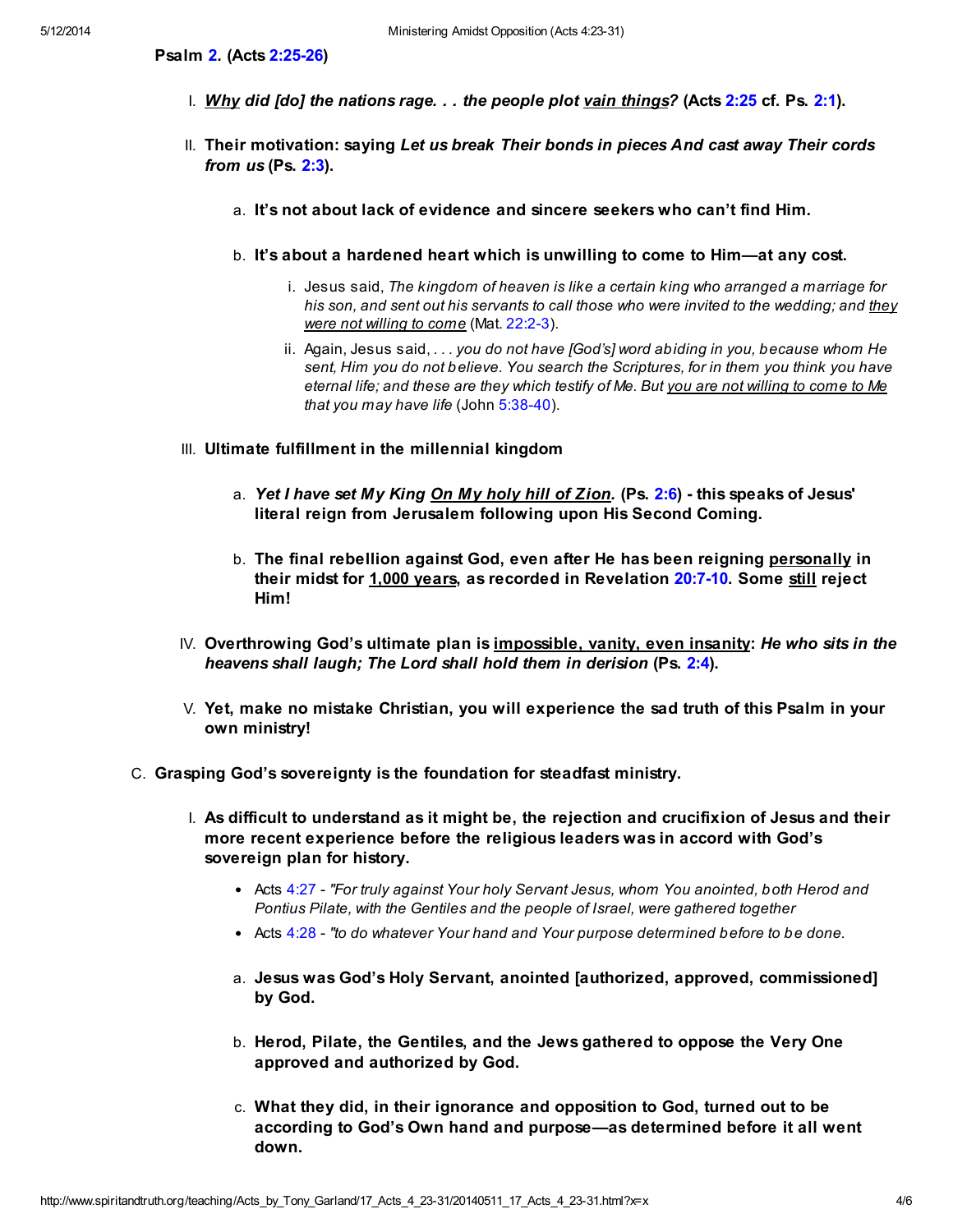- D. Petition for boldness: Acts [4:29](http://www.spiritandtruth.org/bibles/nasb/b44c004.htm#Acts_C4V29) "Now, Lord, look on their threats, and grant to Your servants that with all boldness they may speak Your word,
	- I. Bringing the situation before God for His response
		- a. God's job: Lord, look on their threats it is His duty to take note and respond to opposition. It is opposition to Him, not just us!
		- b. Our part: Grant . . . boldness . . . [to] speak your word remain faithful to our job, our post in the army.

## **Summary**

- 1. Avoiding an up-and-then-down, "see-saw" experience in our Christian walk.
- 2. Understanding our calling and position. We are called out from the world, we will be opposed by the world (John [15:18-20\)](http://www.spiritandtruth.org/bibles/nasb/b43c015.htm#John_C15V18).
- 3. Some believers will live in "Noah-like" times and places: ministering in an age and to a culture characterized by apostasy. What kind of staying power will they require? How will they stand over the long-haul in the face of the disappointments?
	- A. Learning to evaluate ministry according to Scriptural principles and priorities. Popularity seldom characterizes the work of God.
	- B. The gate to life is not only narrow, it is also difficult: . . . narrow is the gate and difficult is the way which leads to life, and there are few who find it (Mat. [7:14](http://www.spiritandtruth.org/bibles/nasb/b40c007.htm#Mat._C7V14)).
	- C. Expect difficulty and rejection: this is the norm. If God does otherwise in your ministry, rejoice —but don't grow to expect it or depend upon it for motivation!
- 4. View opposition and seeming ineffectiveness as validation of the Biblical worldview: we are in a war—it never takes a vacation.
- 5. Our perspective must extend beyond ourselves as individuals. We must see our ministry:
	- A. from the perspective of the Bible what does Scripture say to expect and to be concerned with?
	- B. from the perspective of our place in Christian history how do we fit into our time and place in God's long-term plan reconciling individuals to Himself?



<span id="page-4-0"></span>[c](#page-5-3)